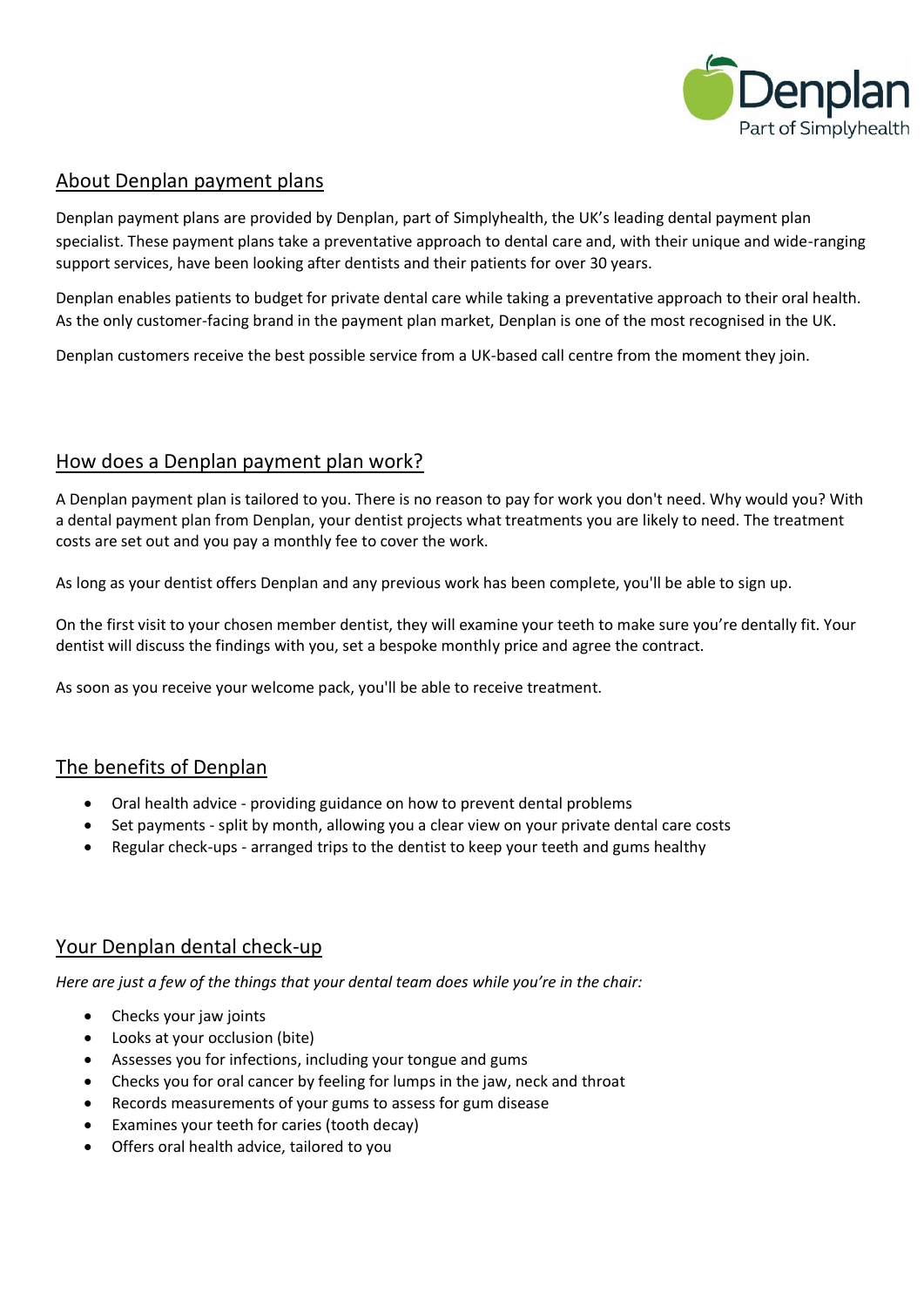

# **Denplan Essentials – our maintenance plan**

### What is Denplan Essentials?

Denplan Essentials is an easy set-up maintenance plan. You pay a monthly fee that covers a set number of treatments, including dental check-ups, dental hygiene visits and dental x-rays. You can sign up quickly and easily even if you have outstanding treatment.

### What does Denplan Essentials include?

- Dental check-ups (frequency decided by your Dentist)
- Dental hygiene visits (frequency decided by your Dentist)
- Dental x-rays
- Preventive dental advice and therapy

#### Why choose Denplan Essentials?

- Encourages you to attend regular dental visits
- Allows for you to budget for routine oral care
- You can join your practice easily by signing up online (Discretional to Dentist)
- Simple to set up with no patient assessments required

## What's not included with Denplan Essentials?

- Restorative dental treatments. (Such as fillings, crowns, bridges or dentures, lab fees and prescriptions)
- Any treatments your Dentist has excluded from your plan contract
- Referral to a specialist and specialist treatment
- Orthodontics, implants and cosmetic treatment
- Sedation fees
- Treatment carried out elsewhere
- Extraction of wisdom teeth

Please remember that routine treatment is at the discretion of the dentist and the contract is with the dentist, not Denplan.